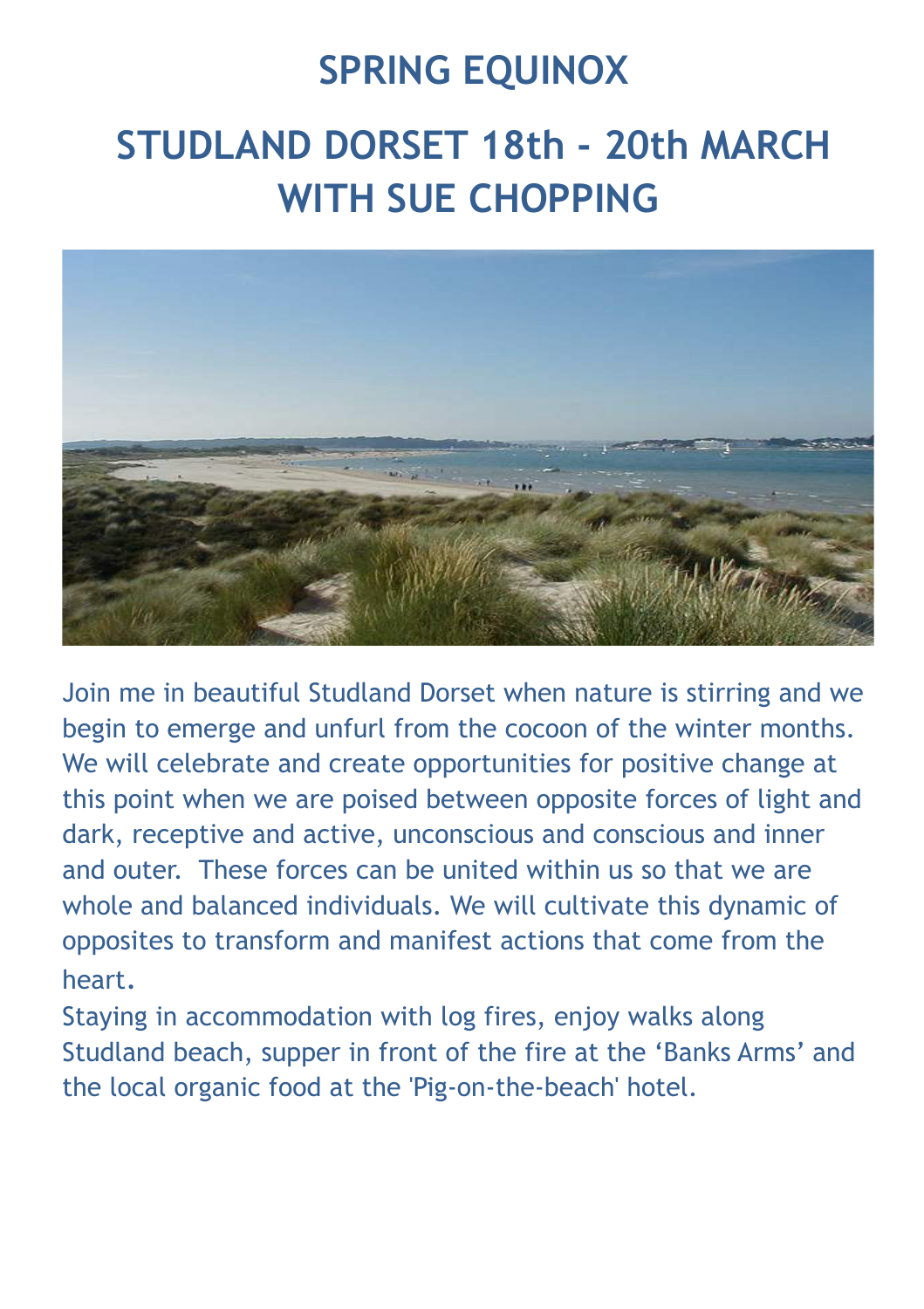| <b>Itinerary</b><br><b>Friday</b> | 4.30-6.0.p.m. A yoga practice to settle, unwind and empty out                                                                                               |
|-----------------------------------|-------------------------------------------------------------------------------------------------------------------------------------------------------------|
| <b>Saturday</b>                   | 9-11.30.a.m. Unfurling through, movement, pranayama and                                                                                                     |
|                                   | meditation. Rising from the ground with a steady                                                                                                            |
|                                   | and slow-flow harnessing the opposite forces of<br>extending outward and drawing inwards into<br>balance.                                                   |
| 11.30.a.m.                        | A hearty brunch to nourish and replenish of eggs,<br>avocado, smoked salmon and much more!                                                                  |
| 2.0.p.m.                          | A walk along Studland beach.                                                                                                                                |
| 4.30-6.0p.m                       | A restorative somatic practice and Yoga Nidra.                                                                                                              |
| 7.0.p.m                           | Dinner at the 'Pig On-the-Beach' (optional).                                                                                                                |
| <b>Sunday</b>                     |                                                                                                                                                             |
| $9 - 11, 30, a, m$                | A Heart Lifting practice, listening to anahata<br>chakra the 'unstruck sound' of the heart. Anchoring<br>and extending and manifesting positive intentions. |
| 12.00.a.m.                        | <b>Brunch</b>                                                                                                                                               |

Cost is £375 and this includes all yoga, staying in a lovely house with a log-fire, and brunch on Saturday and Sunday and sharing a room). For single occupancy a supplement £75 will be added. You have options to stay in a hotel or bed-and breakfast and the yoga and brunch on Saturday and Sunday will be £175.

**Hotels** 

**The Pig on the Beach - [www.thepighotel.com](http://www.thepighotel.com)**

**The Banks Arms - [www.thebanksarms.com](http://www.thebanksarms.com)**